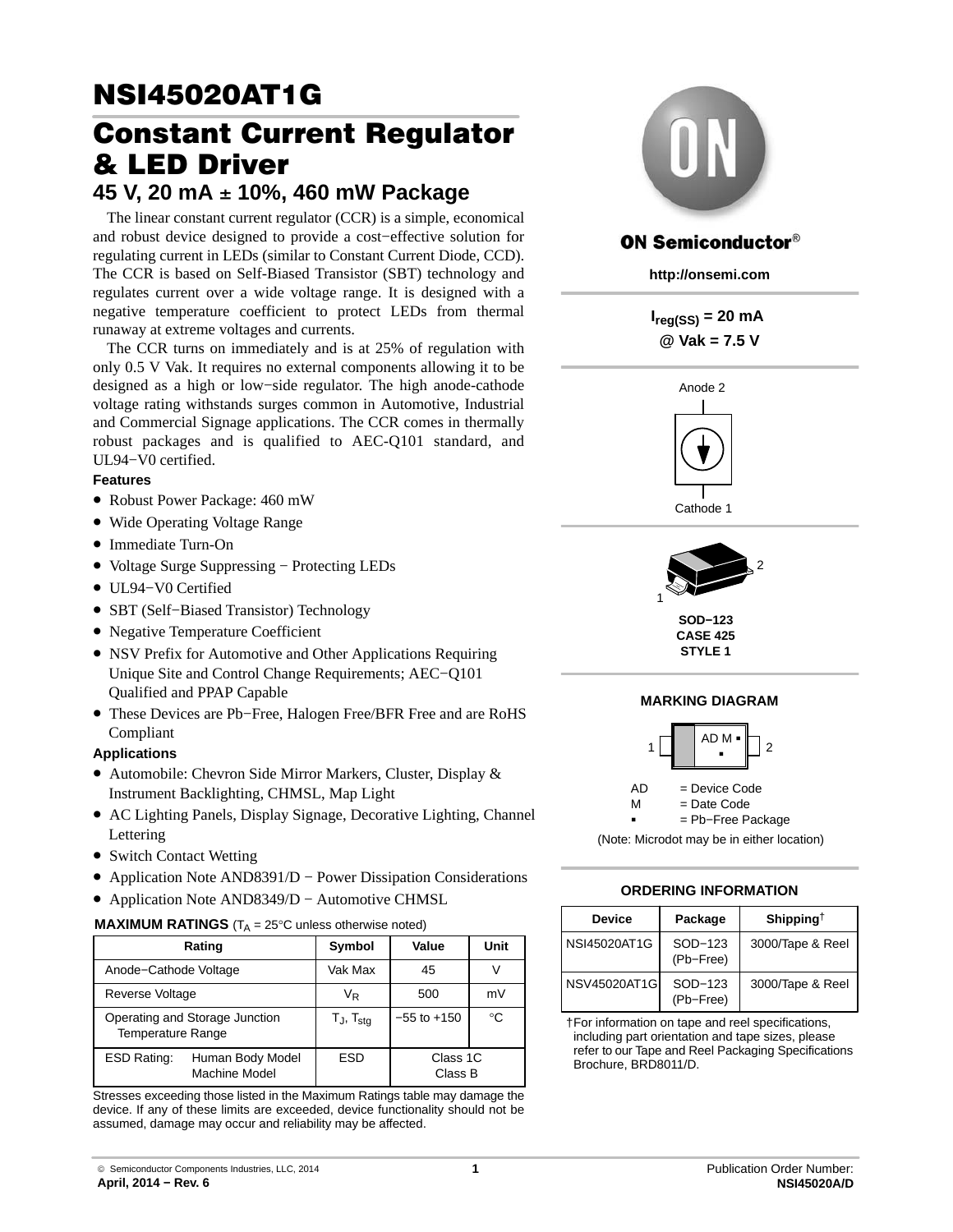#### **ELECTRICAL CHARACTERISTICS** (T<sub>A</sub> = 25°C unless otherwise noted)

| <b>Characteristic</b>                         | Symbol        | Min   | Typ  | Max   | Unit |
|-----------------------------------------------|---------------|-------|------|-------|------|
| Steady State Current $@$ Vak = 7.5 V (Note 1) | $I_{reg(SS)}$ | 18    | 20   | 22    | mA   |
| Voltage Overhead (Note 2)                     | Voverhead     |       | 1.8  |       |      |
| Pulse Current @ $Vak = 7.5 V$ (Note 3)        | $I_{req}(P)$  | 19.85 | 22.5 | 25.15 | mA   |
| Capacitance $@$ Vak = 7.5 V (Note 4)          | C             |       | 2.5  |       | pF   |
| Capacitance $@$ Vak = 0 V (Note 4)            | С             |       | 5.7  |       | pF   |

1. I<sub>reg(SS)</sub> steady state is the voltage (Vak) applied for a time duration ≥ 10 sec, using FR–4 @ 300 mm<sup>2</sup> 1 oz. Copper traces, in still air.

2. V<sub>overhead</sub> = V<sub>in</sub> – V<sub>LEDs</sub>. V<sub>overhead</sub> is typical value for 85% I<sub>reg(SS)</sub>.

3. I<sub>reg(P)</sub> non–repetitive pulse test. Pulse width t ≤ 300  $\mu$ sec.

4. f = 1 MHz, 0.02 V RMS.



**Figure 1. CCR Voltage−Current Characteristic**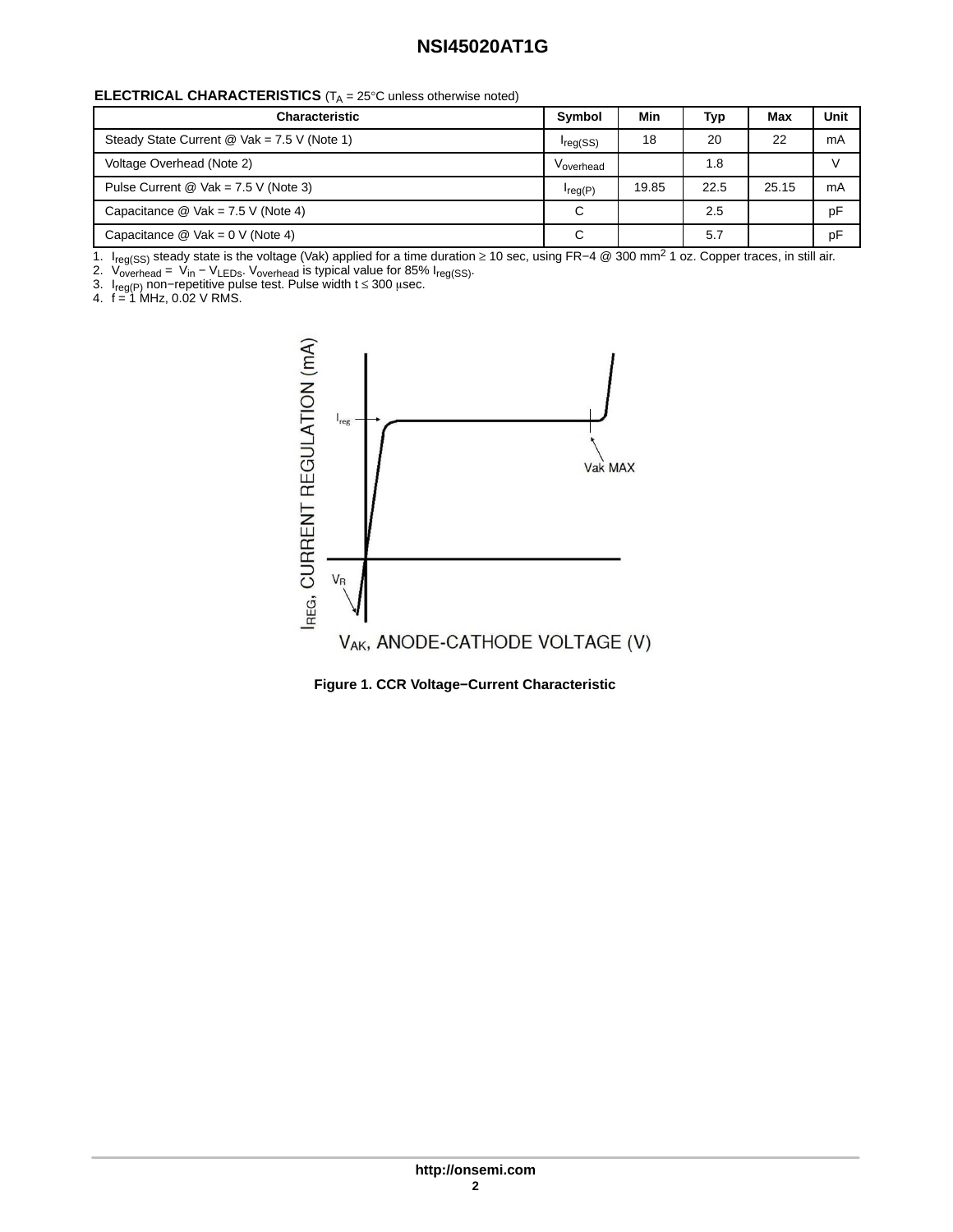#### **THERMAL CHARACTERISTICS**

| <b>Characteristic</b>                                                       | Symbol                            | Max             | Unit                    |
|-----------------------------------------------------------------------------|-----------------------------------|-----------------|-------------------------|
| Total Device Dissipation (Note 5) $T_A = 25^{\circ}C$<br>Derate above 25°C  | $P_D$                             | 208<br>1.66     | mW<br>mW/°C             |
| Thermal Resistance, Junction-to-Ambient (Note 5)                            | $\mathsf{R}_{\theta \mathsf{JA}}$ | 600             | °C/W                    |
| Thermal Reference, Lead-to-Ambient (Note 5)                                 | $R_{\psi LA}$                     | 404             | °C/W                    |
| Thermal Reference, Junction-to-Cathode Lead (Note 5)                        | $R_{\texttt{WJL}}$                | 196             | °C/W                    |
| Total Device Dissipation (Note 6) $T_A = 25^{\circ}C$<br>Derate above 25°C  | $P_D$                             | 227<br>1.8      | mW<br>mW/°C             |
| Thermal Resistance, Junction-to-Ambient (Note 6)                            | $R_{\theta$ JA                    | 550             | °C/W                    |
| Thermal Reference, Lead-to-Ambient (Note 6)                                 | $R_{\psi LA}$                     | 390             | $\mathrm{C}/\mathrm{W}$ |
| Thermal Reference, Junction-to-Cathode Lead (Note 6)                        | $R_{\text{WJL}}$                  | 160             | $\mathrm{C}/\mathrm{W}$ |
| Total Device Dissipation (Note 7) $T_A = 25^{\circ}C$<br>Derate above 25°C  | $P_D$                             | 347<br>2.8      | mW<br>mW/°C             |
| Thermal Resistance, Junction-to-Ambient (Note 7)                            | $\mathsf{R}_{\theta \mathsf{JA}}$ | 360             | °C/W                    |
| Thermal Reference, Lead-to-Ambient (Note 7)                                 | $R_{\text{WLA}}$                  | 200             | °C/W                    |
| Thermal Reference, Junction-to-Cathode Lead (Note 7)                        | $R_{\psi JL}$                     | 160             | °C/W                    |
| Total Device Dissipation (Note 8) $T_A = 25^{\circ}C$<br>Derate above 25°C  | $P_D$                             | 368<br>2.9      | mW<br>mW/°C             |
| Thermal Resistance, Junction-to-Ambient (Note 8)                            | $R_{\theta,IA}$                   | 340             | $\degree$ C/W           |
| Thermal Reference, Lead-to-Ambient (Note 8)                                 | $R_{\psi LA}$                     | 208             | °C/W                    |
| Thermal Reference, Junction-to-Cathode Lead (Note 8)                        | $R_{\text{WJL}}$                  | 132             | °C/W                    |
| Total Device Dissipation (Note 9) $T_A = 25^{\circ}C$<br>Derate above 25°C  | $P_D$                             | 436<br>3.5      | mW<br>mW/°C             |
| Thermal Resistance, Junction-to-Ambient (Note 9)                            | $R_{\theta$ JA                    | 287             | °C/W                    |
| Thermal Reference, Lead-to-Ambient (Note 9)                                 | $R_{\text{WLA}}$                  | 139             | °C/W                    |
| Thermal Reference, Junction-to-Cathode Lead (Note 9)                        | $R_{\texttt{WJL}}$                | 148             | °C/W                    |
| Total Device Dissipation (Note 10) $T_A = 25^{\circ}C$<br>Derate above 25°C | $P_D$                             | 463<br>3.7      | mW<br>mW/°C             |
| Thermal Resistance, Junction-to-Ambient (Note 10)                           | $R_{\theta JA}$                   | 270             | °C/W                    |
| Thermal Reference, Lead-to-Ambient (Note 10)                                | $R_{\psi LA}$                     | 150             | °C/W                    |
| Thermal Reference, Junction-to-Cathode Lead (Note 10)                       | $R_{\text{WJL}}$                  | 120             | °C/W                    |
| Junction and Storage Temperature Range                                      | $T_J$ , $T_{stg}$                 | $-55$ to $+150$ | $^{\circ}C$             |

5. FR−4 @ 100 mm<sup>2</sup>, 1 oz. copper traces, still air.

6. FR−4 @ 100 mm2, 2 oz. copper traces, still air.

7. FR−4 @ 300 mm<sup>2</sup>, 1 oz. copper traces, still air.

8. FR−4 @ 300 mm<sup>2</sup>, 2 oz. copper traces, still air.

9. FR−4 @ 500 mm<sup>2</sup>, 1 oz. copper traces, still air.

10.FR−4 @ 500 mm2, 2 oz. copper traces, still air.

NOTE: Lead measurements are made by non−contact methods such as IR with treated surface to increase emissivity to 0.9. Lead temperature measurement by attaching a T/C may yield values as high as 30% higher °C/W values based upon empirical measurements and method of attachment.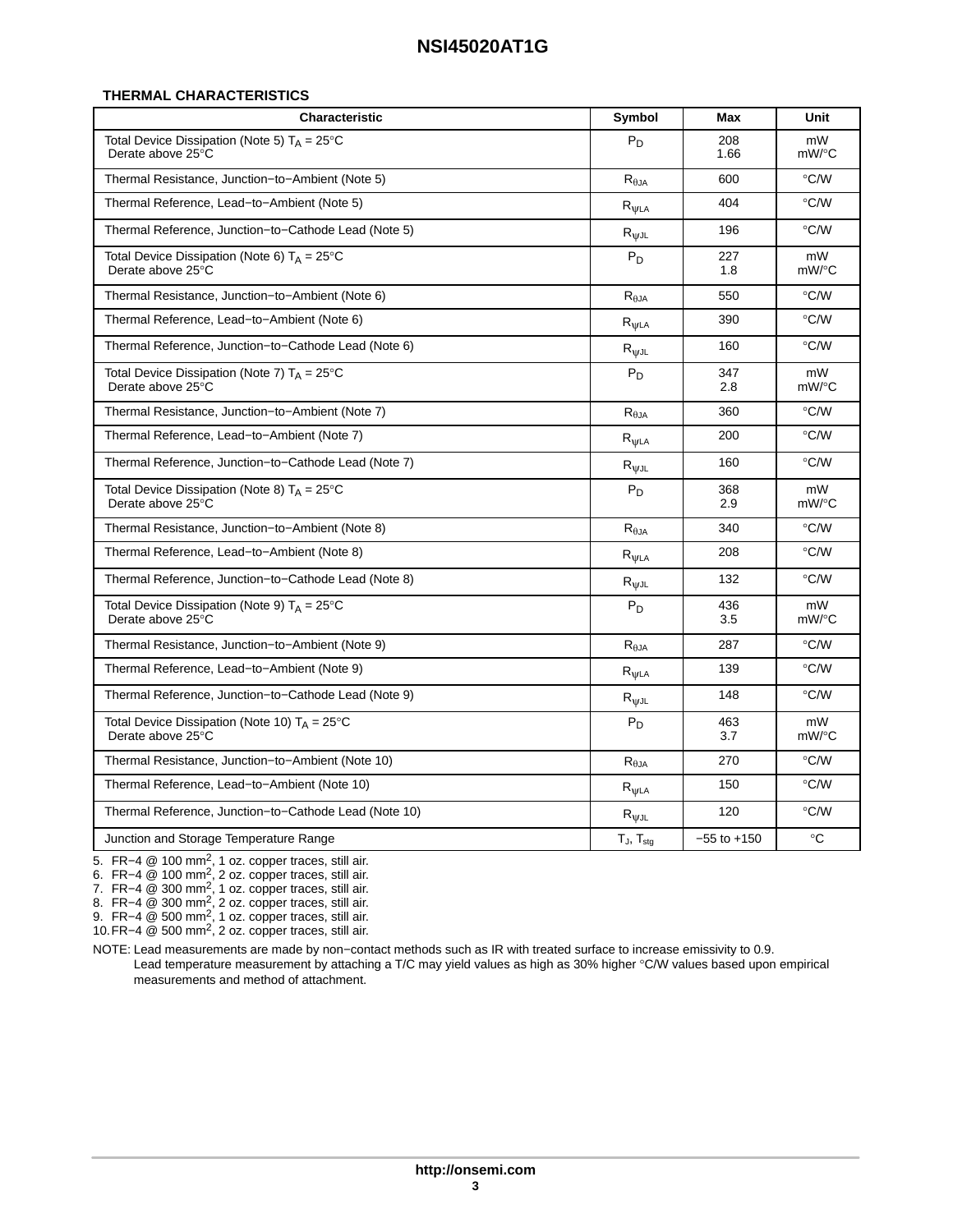#### **TYPICAL PERFORMANCE CURVES**

Minimum FR−4 @ 300 mm2, 1 oz Copper Trace, Still Air



**Temperature @ TJ = 150C**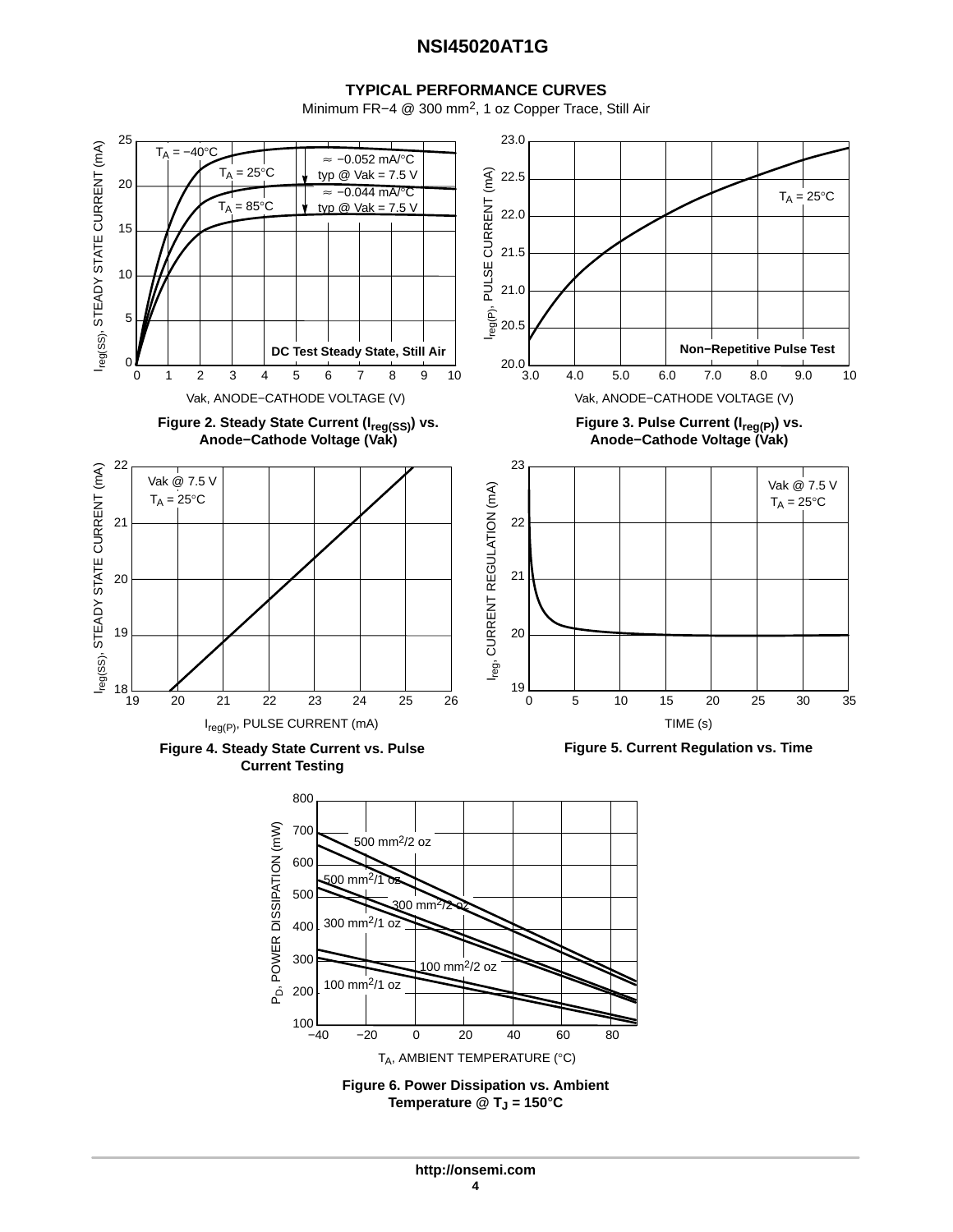#### **APPLICATIONS INFORMATION**

The CCR is a self biased transistor designed to regulate the current through itself and any devices in series with it. The device has a slight negative temperature coefficient, as shown in Figure  $2 - Tri$  Temp. (i.e. if the temperature increases the current will decrease). This negative temperature coefficient will protect the LEDS by reducing the current as temperature rises.

The CCR turns on immediately and is typically at 20% of regulation with only 0.5 V across it.

The device is capable of handling voltage for short durations of up to 45 V so long as the die temperature does not exceed 150°C. The determination will depend on the thermal pad it is mounted on, the ambient temperature, the pulse duration, pulse shape and repetition.

#### **Single LED String**

The CCR can be placed in series with LEDs as a High Side or a Low Side Driver. The number of the LEDs can vary from one to an unlimited number. The designer needs to calculate the maximum voltage across the CCR by taking the maximum input voltage less the voltage across the LED string (Figures 7 and 8).





**Figure 8.** 

#### **Higher Current LED Strings**

Two or more fixed current CCRs can be connected in parallel. The current through them is additive (Figure 9).



**Figure 9.**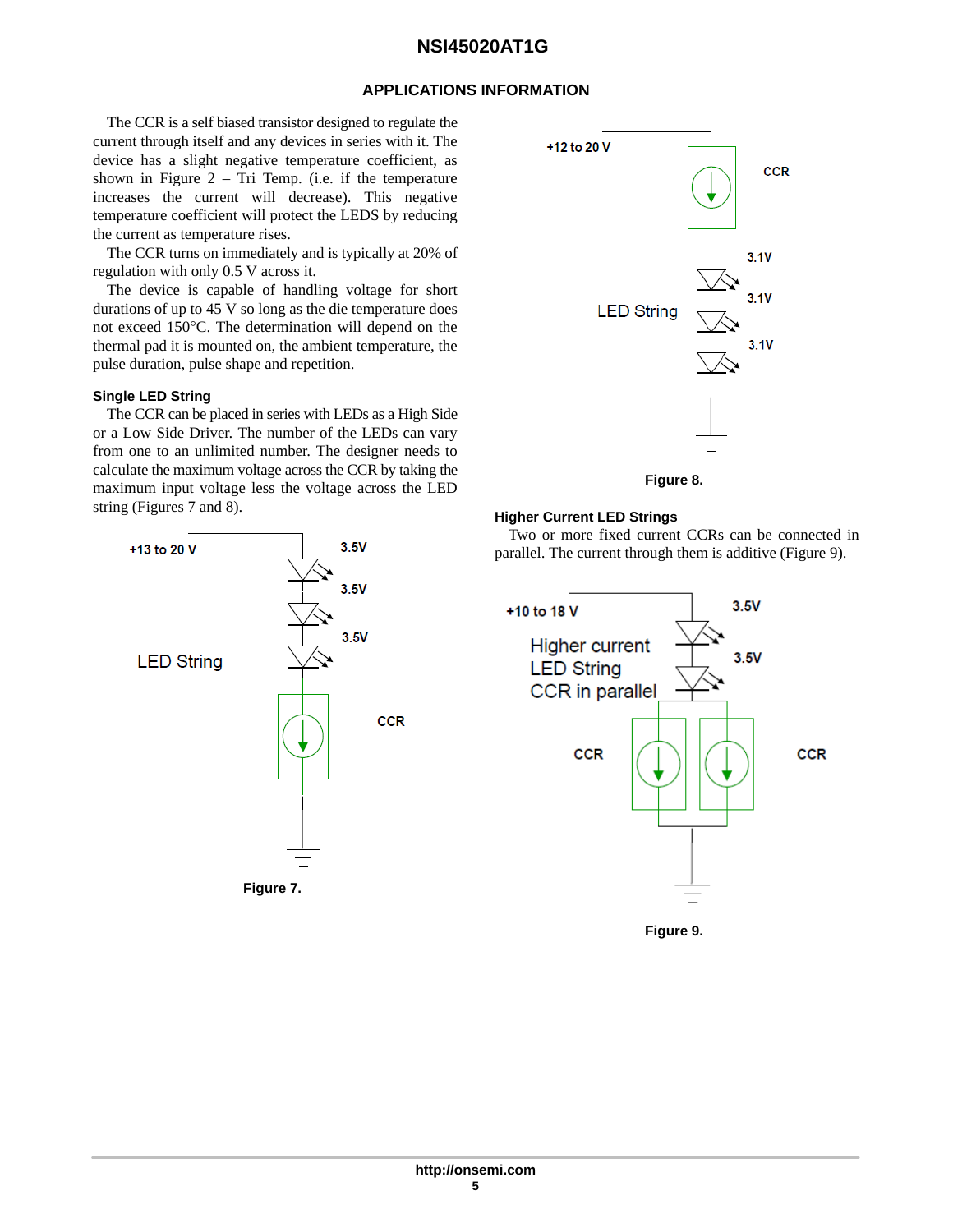#### **Other Currents**

The adjustable CCR can be placed in parallel with any other CCR to obtain a desired current. The adjustable CCR provides the ability to adjust the current as LED efficiency increases to obtain the same light output (Figure 10).





#### **Dimming using PWM**

The dimming of an LED string can be easily achieved by placing a BJT in series with the CCR (Figure 11).



**Figure 11.** 

The method of pulsing the current through the LEDs is known as Pulse Width Modulation (PWM) and has become the preferred method of changing the light level. LEDs being a silicon device, turn on and off rapidly in response to the current through them being turned on and off. The switching time is in the order of 100 nanoseconds, this equates to a maximum frequency of 10 Mhz, and applications will typically operate from a 100 Hz to 100 kHz. Below 100 Hz the human eye will detect a flicker from the light emitted from the LEDs. Between 500 Hz and 20 kHz the circuit may generate audible sound. Dimming is achieved by turning the LEDs on and off for a portion of a single cycle. This on/off cycle is called the Duty cycle (D) and is expressed by the amount of time the LEDs are on (Ton) divided by the total time of an on/off cycle (Ts) (Figure 12).



The current through the LEDs is constant during the period they are turned on resulting in the light being consistent with no shift in chromaticity (color). The brightness is in proportion to the percentage of time that the LEDs are turned on.

Figure 13 is a typical response of Luminance vs Duty Cycle. 6000



#### **Reducing EMI**

Designers creating circuits switching medium to high currents need to be concerned about Electromagnetic Interference (EMI). The LEDs and the CCR switch extremely fast, less than 100 nanoseconds. To help eliminate EMI, a capacitor can be added to the circuit across R2. (Figure 11) This will cause the slope on the rising and falling edge on the current through the circuit to be extended. The slope of the CCR on/off current can be controlled by the values of R1 and C1.

The selected delay / slope will impact the frequency that is selected to operate the dimming circuit. The longer the delay, the lower the frequency will be. The delay time should not be less than a 10:1 ratio of the minimum on time. The frequency is also impacted by the resolution and dimming steps that are required. With a delay of 1.5 microseconds on the rise and the fall edges, the minimum on time would be 30 microseconds. If the design called for a resolution of 100 dimming steps, then a total duty cycle time (Ts) of 3 milliseconds or a frequency of 333 Hz will be required.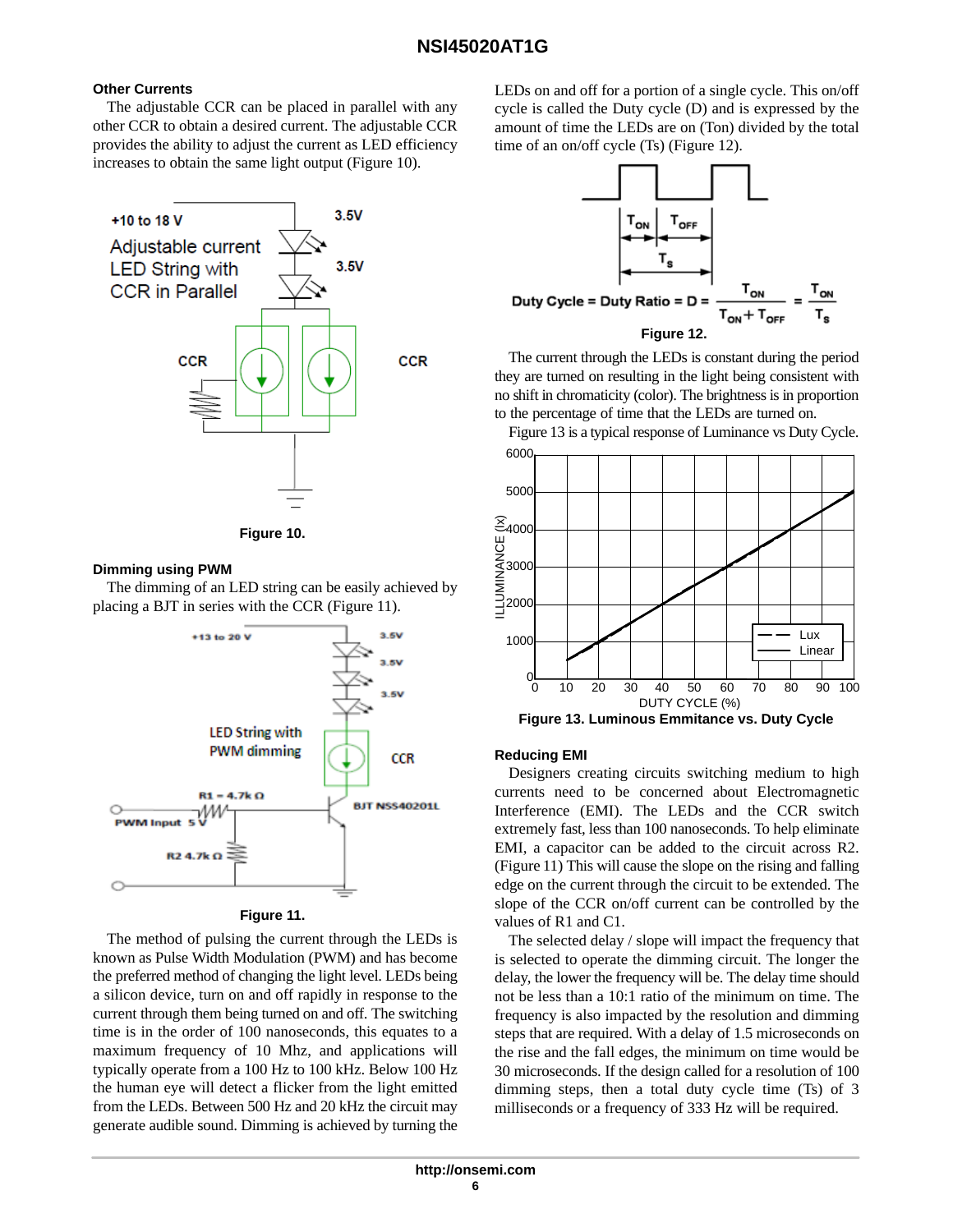#### **Thermal Considerations**

As power in the CCR increases, it might become necessary to provide some thermal relief. The maximum power dissipation supported by the device is dependent upon board design and layout. Mounting pad configuration on the PCB, the board material, and the ambient temperature affect the rate of junction temperature rise for the part. When the device has good thermal conductivity through the PCB, the junction temperature will be relatively low with high power applications. The maximum dissipation the device can handle is given by:

$$
P_{D(MAX)} = \frac{T_{J(MAX)} - T_A}{R_{\theta JA}}
$$

Referring to the thermal table on page 2 the appropriate  $R_{\theta J A}$  for the circuit board can be selected.

#### **AC Applications**

The CCR is a DC device; however, it can be used with full wave rectified AC as shown in application notes AND8433/D and AND8492/D and design notes DN05013/D and DN06065/D. Figure 14 shows the basic circuit configuration.



**Figure 14. Basic AC Application**